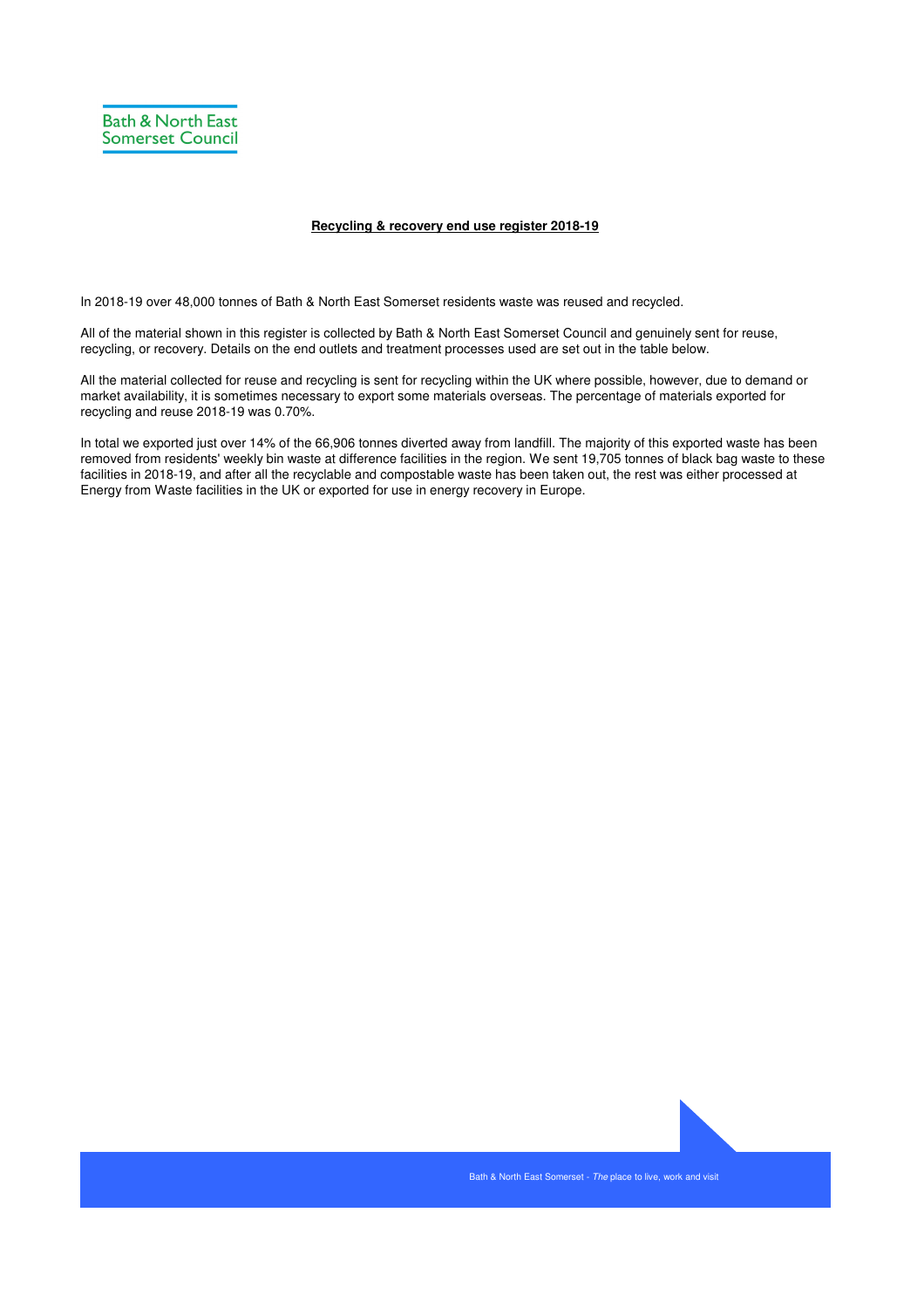**NB. The following represents only the Household Waste (also including C&D waste) diverted from landfill in Bath & North East Somerset**

| <b>KERBSIDE</b><br><b>COLLECTIONS</b> | <b>RECYCLED</b><br>(TONNES) | <b>ENERGY</b><br><b>RECOVERY</b><br>(TONNES) | <b>REUSED</b><br>(TONNES) | <b>COLLECTION CONTRACTOR</b>          | <b>REPROCESSOR</b>                                                                                                                                                                                                       | <b>EXPORTED</b><br>(TONNES) | <b>TREATMENT PROCESS AND END USE</b>                                                                                                                                                                                                                                                                                                                                                                                                                       |
|---------------------------------------|-----------------------------|----------------------------------------------|---------------------------|---------------------------------------|--------------------------------------------------------------------------------------------------------------------------------------------------------------------------------------------------------------------------|-----------------------------|------------------------------------------------------------------------------------------------------------------------------------------------------------------------------------------------------------------------------------------------------------------------------------------------------------------------------------------------------------------------------------------------------------------------------------------------------------|
|                                       | 16.77                       |                                              |                           | Bath & North East Somerset<br>Counci  | <b>Biffa Waste Services</b><br>Westgate<br>Aldridge<br>Walsall<br>WS9 8EX                                                                                                                                                | 0.00                        |                                                                                                                                                                                                                                                                                                                                                                                                                                                            |
| <b>Aluminium Cans</b>                 | 78.46                       |                                              |                           | Bath & North East Somerset<br>Council | J & A Young (Jayplas), Unit 15, Saxon Way, Oakley Hay Industrial<br>Estate, Corby NN18 9EX<br>http://www.jayplas.com/what-we-do/recycling/                                                                               | 0.00                        | Alumininum cans are melted and reused in construction,                                                                                                                                                                                                                                                                                                                                                                                                     |
|                                       | 0.69                        |                                              |                           | Bath & North East Somerset<br>Council | Newport Paper Company<br>Aston House, 3 Springfield Industrial Estate,<br>Newport,<br>Shropshire,<br><b>TF10 7NB</b>                                                                                                     | 0.00                        | production of new cars, bikes and many other products.                                                                                                                                                                                                                                                                                                                                                                                                     |
|                                       | 41.22                       |                                              |                           | Bath & North East Somerset<br>Council | Thamesdown Recycling, Kingshill Recycling Centre, Swindon SN6<br>6JR                                                                                                                                                     | 0.00                        |                                                                                                                                                                                                                                                                                                                                                                                                                                                            |
|                                       | 104.81                      |                                              |                           | Bath & North East Somerset<br>Council | <b>Biffa Waste Services</b><br>Westgate<br>Aldridge<br>Walsall<br>WS9 8EX                                                                                                                                                | 0.00                        |                                                                                                                                                                                                                                                                                                                                                                                                                                                            |
| <b>Steel Cans</b>                     | 490.35                      |                                              |                           | Bath & North East Somerset<br>Council | J & A Young (Jayplas), Unit 15, Saxon Way, Oakley Hay Industrial<br>Estate, Corby NN18 9EX<br>http://www.jayplas.com/what-we-do/recycling/                                                                               | 0.00                        | Similar to the recycling process for aliminium, steel cans are<br>melted and reused in construction, production of new cars,<br>bikes and many other products.                                                                                                                                                                                                                                                                                             |
|                                       | 119.46                      |                                              |                           | Bath & North East Somerset<br>Counci  | Newport Paper Company<br>Aston House, 3 Springfield Industrial Estate,<br>Newport,<br>Shropshire,<br><b>TF10 7NB</b>                                                                                                     | 0.00                        |                                                                                                                                                                                                                                                                                                                                                                                                                                                            |
| <b>Car Batteries</b>                  | 10.05                       |                                              |                           | Bath & North East Somerset<br>Council | G&P Batteries, Darlaston, West Midlands<br>http://www.g-pbatt.co.uk/index.html                                                                                                                                           | 0.00                        | Separated into fractions and reprocessed into new batteries or reused as<br>raw materials ie. Scrap metal and plastic. Water that is removed from the<br>battery is chemically treated to neutralise any acids present.                                                                                                                                                                                                                                    |
| Cardboard                             | 2,999.39                    |                                              |                           | Bath & North East Somerset<br>Council | D S Smith Recycling, Avon Mill Lane, Bristol<br>www.dssmith.com/recycling                                                                                                                                                | 0.00                        | Cardboard is turned into a pulp to separate out the fibres, ink and other<br>elements that may be present. All inks, plastics, staples are removed<br>before it is dried and wound onto large reels where it is then sent to<br>suppliers to be made into new products.                                                                                                                                                                                    |
| <b>Clothing &amp; Footwear</b>        | 160.78                      |                                              |                           | Bath & North East Somerset<br>Counci  | Wilcox Reclamers, Beldray Road Bilston w.m. WV14 7NH<br>https://jmpwilcox.co.uk/about-us/our-team/                                                                                                                       | 144.70                      | Textiles and fabrics are sent to a processing plant where they go through<br>several sorting and grading processes. The high quality materials are then<br>baled to be Exported to Africa, Eastern Europe and Indian subcontinent<br>where they will continue to be used as clothes. Remaining items can be<br>recycled into industrial wipes or used for fibre reclamation.                                                                               |
| <b>Food Waste</b>                     | 6,538.82                    |                                              |                           | Bath & North East Somerset<br>Council | GENeco, Wessex Water Composting Facility, Avonmouth<br>http://www.geneco.uk.com/#<br>https://youtu.be/x-HEdAF48ek;                                                                                                       | 0.00                        | Plastics and packaging is mechnically removed once tipped, the<br>food waste is then passed through a shredder and digested for approx 7<br>days to produce gas and a biofertiliser for use on brown field sites.                                                                                                                                                                                                                                          |
| <b>Fridges &amp; Freezers</b>         | 7.36                        |                                              |                           | Bath & North East Somerset<br>Counci  | Sims, Gatton Road, Bristol BS2 9SH<br>https://www.simsrecycling.com/recycle/                                                                                                                                             | 0.00                        | Degassed and broken up into separate components for recycling                                                                                                                                                                                                                                                                                                                                                                                              |
|                                       | 3,635.00                    |                                              |                           | Bath & North East Somerset            | RM Penny. On farm composting at Green Ore<br>http://www.pennyplant.com/transfer-station/green-waste-recycling/                                                                                                           | 0.00                        | Garden waste is taken to a composting site where the<br>first part of the process is to remove any unwanted items                                                                                                                                                                                                                                                                                                                                          |
| <b>Garden Waste</b>                   | 2,589.29                    |                                              |                           | Council                               | Phoenix Green Solutions<br>Mayshill Industrial Estate<br>Frampton Cotterell<br>South Glos<br><b>BS36 2NS</b>                                                                                                             | 0.00                        | before it is then shredded. From here nature takes over. The<br>enzymes and bacteria that are present begin to breakdown<br>the garden waste, eventually turning it into nutrient-rich compost                                                                                                                                                                                                                                                             |
| <b>Mixed glass</b>                    | 5,340.16                    |                                              |                           | Bath & North East Somerset<br>Council | URM (UK)Ltd, 49 Ludgate Crescent, Langthwaite Business Park,<br>South Kirkby, WF9 3NR<br>https://www.urmgroup.co.uk/consumer-education/#1539831229443-<br>6457d422-1b34                                                  | 0.00                        | Glass goes through a series of processes to remove any waste products,<br>such as paper, metals and other impurities that<br>would jeopardise the quality of the final product. The glass<br>often then goes through a colour detection process before being sampled<br>to make sure it meets the required specifications. The<br>final glass product is known as cullet which is then sent off to<br>manufacturers to produce new glass bottles and jars. |
| <b>Household Batteries</b>            | 8.01                        |                                              |                           | Bath & North East Somerset<br>Council | G&P Batteries, Darlaston, West Midlands<br>http://www.g-pbatt.co.uk/index.html<br>https://www.mercuryrecycling.co.uk/recycling/battery-recycling<br>https://www.recycle-more.co.uk/how-is-it-recycled-/battery-recycling | 0.00                        | Separated into fractions and reprocessed into new batteries or reused as<br>raw materials ie. Scrap metal and plastic.                                                                                                                                                                                                                                                                                                                                     |
| Paper                                 | 3,412.26                    |                                              |                           | Bath & North East Somerset<br>Counci  | Palm Paper, Saddlebow Paper Mill Poplar Ave, Kings Lynn. Norfolk<br>PE34 3AL<br>http://www.palmrecycling.co.uk/                                                                                                          | 0.00                        | Paper is turned into a pulp to separate out the fibres, ink and<br>other elements that may be present. All inks, plastics, staples<br>are removed before it is dried and wound onto large reels where<br>it is then sent to suppliers to be made into new products like newsprint.                                                                                                                                                                         |
|                                       | 297.65                      |                                              |                           | Bath & North East Somerset<br>Council | <b>Biffa Waste Services</b><br>Westgate<br>Aldridge<br>Walsall<br>WS9 8EX                                                                                                                                                | 0.00                        |                                                                                                                                                                                                                                                                                                                                                                                                                                                            |
| <b>Mixed Plastics</b>                 | 12.33                       |                                              |                           | Bath & North East Somerset<br>Counci  | Newport Paper Company<br>Aston House, 3 Springfield Industrial Estate,<br>Newport,<br>Shropshire,<br><b>TF10 7NB</b>                                                                                                     | 0.00                        | Plastics require several sorting processes that both<br>remove contamination and identify the types of plastics they<br>are made from. They are then cleaned, separated and arranged<br>into varying colour groups. They are then shredded into flakes<br>and granules that will be sent off to suppliers who can use them<br>to create new bottles, bags and even clothes.                                                                                |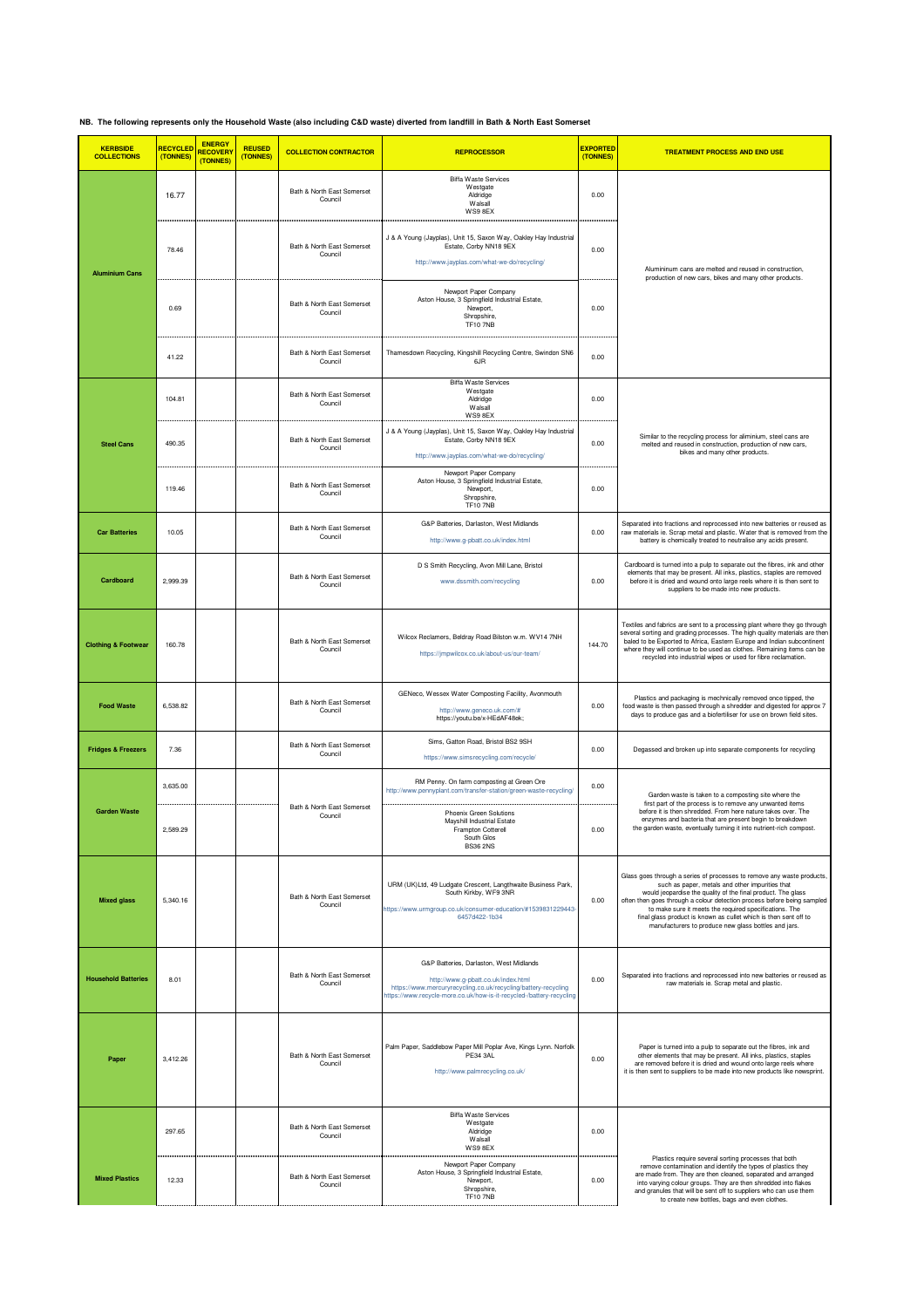|                          |                             |                                              |                           | Bath & North East Somerset                     | J & A Young (Jayplas), Unit 15, Saxon Way, Oakley Hay Industrial<br>Estate, Corby NN18 9EX                                                                                      |                             |                                                                                                                                                                                                                                                                                                                                                                              |
|--------------------------|-----------------------------|----------------------------------------------|---------------------------|------------------------------------------------|---------------------------------------------------------------------------------------------------------------------------------------------------------------------------------|-----------------------------|------------------------------------------------------------------------------------------------------------------------------------------------------------------------------------------------------------------------------------------------------------------------------------------------------------------------------------------------------------------------------|
|                          | 1,577.45                    |                                              |                           | Council                                        | http://www.jayplas.com/what-we-do/recycling/mixed-bottle-plastic-<br>sorting.html                                                                                               | 0.00                        |                                                                                                                                                                                                                                                                                                                                                                              |
| <b>Toner Cartridges</b>  | 0.00                        |                                              | 1.57                      | Bath & North East Somerset<br>Council          | Safetykleen, 202, Longmead Road Bristol BS16 7FG<br>https://www.safetykleen.eu/uk/home                                                                                          | 0.00                        | Old cartridges are assessed to clarify those that can be<br>re-filled and re-used. Components that fail these tests are<br>removed and recycled into other products.                                                                                                                                                                                                         |
| <b>Small WEEE</b>        | 56.99                       |                                              |                           | Bath & North East Somerset<br>Council          | Sims, Gatton Road, Bristol BS2 9SH<br>https://www.simsrecycling.com/recycle/                                                                                                    | 0.00                        | Small electricals are broken down and put through several processes to<br>ensure their individual components are removed and recycled. These<br>contenets can consist of plastics, metals, motors and batteries.                                                                                                                                                             |
| <b>BRING BANKS</b>       | <b>RECYCLED</b><br>(TONNES) | <b>ENERGY</b><br><b>RECOVERY</b><br>(TONNES) | <b>REUSED</b><br>(TONNES) | <b>COLLECTION CONTRACTOR</b>                   | <b>REPROCESSOR</b>                                                                                                                                                              | <b>EXPORTED</b><br>(TONNES) | <b>END USE</b>                                                                                                                                                                                                                                                                                                                                                               |
| Paper - Books            |                             |                                              | 3.90                      | Oxfam                                          | Oxfam,<br>Oxfam Activities Ltd.,<br>Mill Forest Way,<br>Grange Road,<br>Batley<br>WF17 6RA<br>https://www.oxfam.org.uk/                                                         | 0.00                        | Sold in charity shops, if not sold recycled by Precycle                                                                                                                                                                                                                                                                                                                      |
|                          |                             |                                              | 5.53                      | Council CA sites / British Heart<br>Foundation | British Heart Foundation,<br>Recycling and Clothing Banks,<br>Esher<br>KT10 OBF<br>https://www.bhf.org.uk/                                                                      | 0.00                        | Sold in charity shops, if not sold recycled                                                                                                                                                                                                                                                                                                                                  |
|                          |                             |                                              | 1.60                      | Traid                                          | Traid,<br>Wembley, London<br>https://www.traid.org.uk/                                                                                                                          | 1.60                        |                                                                                                                                                                                                                                                                                                                                                                              |
|                          |                             |                                              | 2.24                      | Green World Recycling                          | Green Word Recycling<br>Unit 15, The Hayes Trading Estate<br>Folkes Road, Lye,<br>Stourbridge<br>West Midlands<br>DY9 8RG<br>https://www.greenworldrec.co.uk/                   | 2.24                        | Sold in charity shops or sent abroad to Africa and Eastern Europe.                                                                                                                                                                                                                                                                                                           |
| <b>Textiles</b>          |                             |                                              | 25.10                     | Bag it Up                                      | <b>BIU GROUP</b><br>Beldray Works,<br>Beldray Road, Bilston,<br>West Midlands,<br><b>WV14 7NH</b>                                                                               | 25.10                       |                                                                                                                                                                                                                                                                                                                                                                              |
|                          |                             |                                              | 7.38                      | <b>British Heart Foundation</b>                | British Heart Foundation,<br>Recycling and Clothing Banks,<br>Esher<br>KT10 OBF<br>https://www.bhf.org.uk/                                                                      | 0.00                        | Sold in charity shops or recycled by local rag merchant                                                                                                                                                                                                                                                                                                                      |
|                          |                             |                                              | 10.31                     | Planet Aid                                     | Planet Aid UK Ltd<br>33 Maylan Road<br>Earlstrees Ind. Est.<br>Corby, Northants.<br><b>NN174DR</b>                                                                              | 10.31                       |                                                                                                                                                                                                                                                                                                                                                                              |
| <b>Shoes/Textiles</b>    |                             |                                              | 8.14                      | Council CA sites / Soex                        | SOEX UK Ltd<br>Soex House                                                                                                                                                       | 8.14                        | Majority sent abroad, if unsuitable then recycled                                                                                                                                                                                                                                                                                                                            |
|                          |                             |                                              |                           |                                                | Unit 16 Perrywood Business Park<br>Honeycrock Lane, Redhill, Surrey                                                                                                             |                             |                                                                                                                                                                                                                                                                                                                                                                              |
| <b>RECYCLING CENTRES</b> | <b>RECYCLED</b><br>(TONNES) | <b>ENERGY</b><br><b>RECOVERY</b><br>(TONNES) | <b>REUSED</b><br>(TONNES) | <b>COLLECTION CONTRACTOR</b>                   | <b>REPROCESSOR</b>                                                                                                                                                              | <b>EXPORTED</b><br>(TONNES) | <b>END USE</b>                                                                                                                                                                                                                                                                                                                                                               |
| <b>Bicycles</b>          |                             |                                              | 1.28                      |                                                | Julian House Bike Workshop<br>35 Corn Street<br>Bath, Somerset BA1 1UF<br>http://www.jhbikeworkshop.org/bath/                                                                   | 0.00                        | Reconditioned for reuse within the local area.                                                                                                                                                                                                                                                                                                                               |
| Bric-a-brac              |                             |                                              | 1.08                      |                                                | Genesis Trust<br>West Avenue<br>Bath<br>http://genesistrust.org.uk/                                                                                                             | 0.00                        | Sold on for reuse within their network of local shops                                                                                                                                                                                                                                                                                                                        |
|                          | 2.55                        |                                              |                           | Bath & North East Somerset<br>Council          | Biffa Waste Services<br>Westgate<br>Aldridge<br>Walsall<br>WS9 8EX                                                                                                              | 0.00                        |                                                                                                                                                                                                                                                                                                                                                                              |
| <b>Mixed Cans</b>        | 0.11                        |                                              |                           | Bath & North East Somerset<br>Council          | Newport Paper Company<br>Aston House, 3 Springfield Industrial Estate,<br>Newport,<br>Shropshire,<br><b>TF10 7NB</b>                                                            | 0.00                        | Aluminium cans are first shredded before going through a<br>cleaning process. Both aluminium and steel go through their<br>own melting process to produce molten liquids that are then<br>poured into casts.<br>The aluminium casts can then be made into new aluminium<br>cans while the steel casts can go into construction, cars,                                        |
|                          | 11.93                       |                                              |                           | Bath & North East Somerset<br>Council          | J & A Young (Jayplas), Unit 15, Saxon Way, Oakley Hay Industrial<br>Estate, Corby NN18 9EX<br>http://www.jayplas.com/what-we-do/recycling/mixed-bottle-plastic-<br>sorting.html | 0.00                        | bikes and many other products used in the steel industry.                                                                                                                                                                                                                                                                                                                    |
| <b>Car Batteries</b>     | 29.77                       |                                              |                           |                                                | G&P Batteries, Darlaston, West Midlands<br>http://www.g-pbatt.co.uk/index.html                                                                                                  | 0.00                        | Separated into fractions and reprocessed into new batteries or reused as<br>raw materials ie. Scrap metal and plastic. Water that is removed from the<br>battery is chemically treated to neutralise any acids present.                                                                                                                                                      |
| Cardboard                | 631.12                      |                                              |                           | Bath & North East Somerset<br>Council          | Newport Paper Company Aston House,<br>3 Springfield Industrial Estate,<br>Newport, Shropshire, TF10 7NB<br>http://www.newportpaper.com/                                         | 0.00                        | Cardboard is turned into a pulp to separate out the fibres, ink and other<br>elements that may be present. All inks, plastics, staples are removed<br>before it is dried and wound onto large reels where it is then sent to<br>suppliers to be made into new products.                                                                                                      |
| <b>Clothing</b>          |                             |                                              | 288.19                    | Bath & North East Somerset<br>Council          | Wilcox reclamers, Beldray Road Bilston w.m. WV14 7NH                                                                                                                            | 259.37                      | Textiles and fabrics are sent to a processing plant where they go through<br>several sorting and grading processes. The high quality materials are then<br>baled to be Exported to Africa, Eastern Europe and Indian subcontinent<br>where they will continue to be used as clothes. Remaining items can be<br>recycled into industrial wipes or used for fibre reclamation. |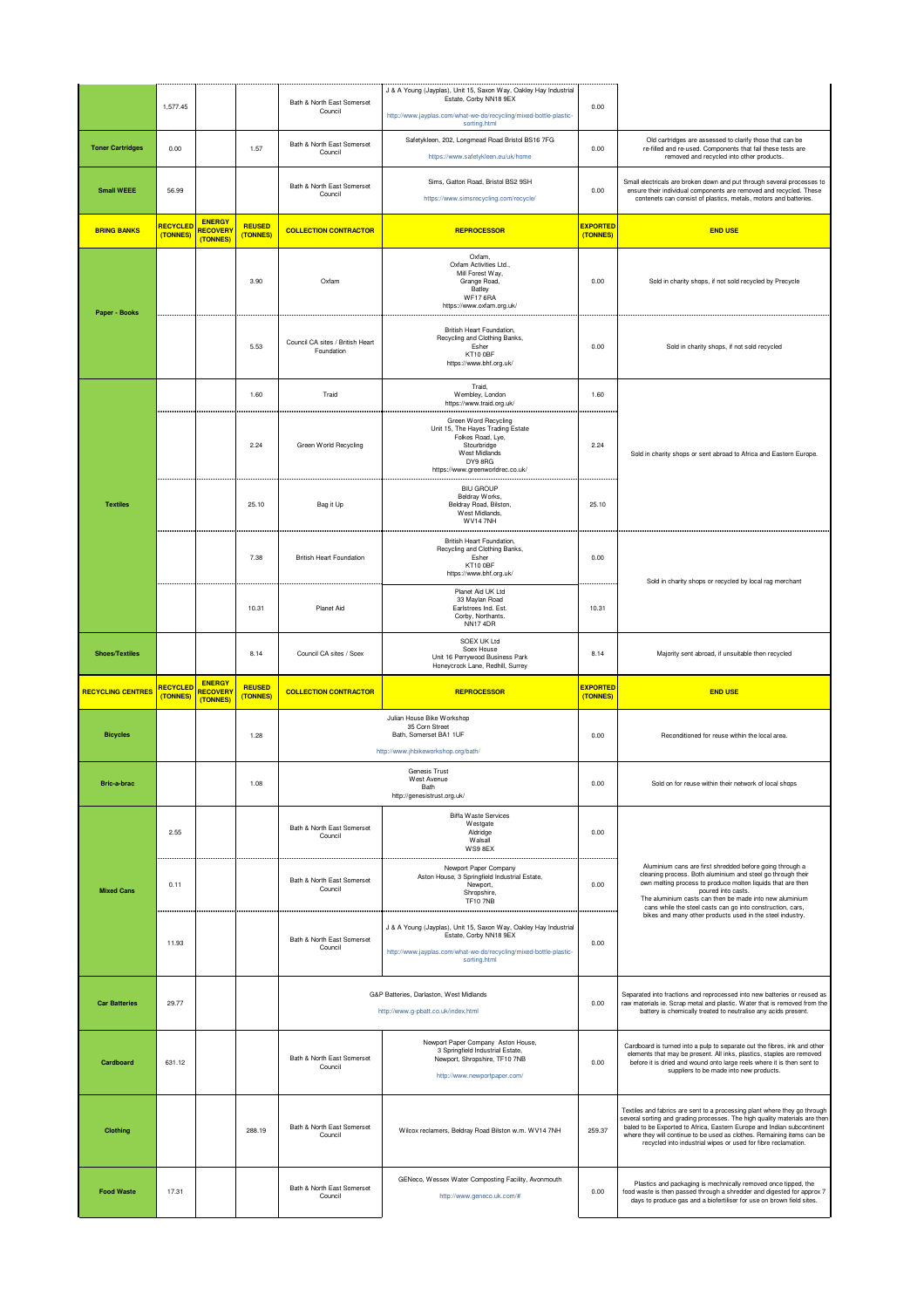| Footwear                                                                                      |                             |                                              | 24.36                     | SOEX UK Ltd<br>Soex House<br>Unit 16 Perrywood Business Park<br>Honeycrock Lane, Redhill, Surrey    |                                                                                                                                                                         | 24.36                       | The shoes are either used in the current state if to a high<br>standard or are broken down into the raw materials such as<br>rubber, leather or foam to then be reused.                                                                             |
|-----------------------------------------------------------------------------------------------|-----------------------------|----------------------------------------------|---------------------------|-----------------------------------------------------------------------------------------------------|-------------------------------------------------------------------------------------------------------------------------------------------------------------------------|-----------------------------|-----------------------------------------------------------------------------------------------------------------------------------------------------------------------------------------------------------------------------------------------------|
| <b>Engine Oil</b>                                                                             | 18.75                       |                                              |                           | West Oils Environmental, Gloucester<br>https://www.westoils.com                                     |                                                                                                                                                                         |                             | Reprocessed into low -grade fuel oil for asphalt plants and generators                                                                                                                                                                              |
| <b>Fluorescent Tubes</b>                                                                      | 2.91                        |                                              |                           | Mercury Recycling Ltd, Manchester<br>https://www.mercuryrecycling.co.uk/recycling/battery-recycling |                                                                                                                                                                         | 0.00                        | Seperated into components and recycled                                                                                                                                                                                                              |
| <b>Fridges &amp; Freezers</b>                                                                 | 209.83                      |                                              |                           | Sims<br>Royal Edward Dock, Avonmouth, Bristol, BS11 9BT<br>https://www.simsrecycling.com/recycle/   |                                                                                                                                                                         | 0.00                        | Degassed and broken up into separate components for recycling                                                                                                                                                                                       |
| <b>Furniture</b>                                                                              |                             |                                              | 4.81                      | Bath & North East Somerset<br>Council                                                               | Bath & North East Somerset Council                                                                                                                                      | 0.00                        | Sold on for reuse at low prices to people on low incomes                                                                                                                                                                                            |
| <b>Garden Waste</b>                                                                           | 1,126.18                    |                                              |                           | Bath & North East Somerset                                                                          | Viridor Waste Ltd, Composting facility at Caste Cary<br>https://viridor.co.uk/                                                                                          | 0.00                        | Garden waste is taken to a composting site where the<br>first part of the process is to remove any unwanted items<br>before it is then shredded. From here nature takes over. The                                                                   |
|                                                                                               | 4,565.64                    |                                              |                           | Council                                                                                             | <b>Phoenix Green Solutions</b><br>Mayshill Industrial Estate<br>Frampton Cotterell<br>South Glos<br><b>BS36 2NS</b>                                                     | 0.00                        | enzymes and bacteria that are present begin to breakdown<br>the garden waste, eventually turning it into nutrient-rich compost.                                                                                                                     |
| <b>Mixed glass</b>                                                                            | 227.05                      |                                              |                           | Bath & North East Somerset<br>Council                                                               | URM (UK)Ltd, 49 Ludgate Crescent, Langthwaite Business Park,<br>South Kirkby, WF9 3NR<br>https://www.urmgroup.co.uk/consumer-education/#1539831229443-<br>6457d422-1b34 | 0.00                        | Reprocessed into new bottles and jars                                                                                                                                                                                                               |
| <b>Electricals - White</b><br>goods                                                           | 14.08                       |                                              |                           |                                                                                                     | Sims Group UK Ltd, Harrimans Lane, Dunkirk, Notthinghamshire, NG7 2SD                                                                                                   | 0.00                        | Broken down into separate components for recycling                                                                                                                                                                                                  |
| <b>Electricals - Small mixed</b><br>goods                                                     | 612.29                      |                                              |                           |                                                                                                     | Sims Group UK Ltd, Harrimans Lane, Dunkirk, Notthinghamshire, NG7 2SD                                                                                                   | 0.00                        |                                                                                                                                                                                                                                                     |
| Paper                                                                                         | 366.16                      |                                              |                           | Bath & North East Somerset<br>Council                                                               | Palm Paper, Saddlebow Paper Mill Poplar Ave, Kings Lynn. Norfolk<br>PE34 3AL                                                                                            | 0.00                        | Reprocessed into 100% recycled paper for newsprint                                                                                                                                                                                                  |
|                                                                                               | 196.10                      |                                              |                           |                                                                                                     | Viridor (Commercial Recycling) Southwood, Evercreech BA4 6LX                                                                                                            | 0.00                        |                                                                                                                                                                                                                                                     |
| Plasterboard / Gypsum<br>based products                                                       | 65.48                       |                                              |                           |                                                                                                     | ETM Recycling, Bristol                                                                                                                                                  | 0.00                        | Shredded and either sent for use in either manufacture of new<br>plasterboard or cement                                                                                                                                                             |
|                                                                                               | 90.25<br>6.23               |                                              |                           |                                                                                                     | Hills Waste Solutions, Wiltshire SN11 8RE<br>Biffa Waste Services, Westgate, Aldridge<br>Walsall<br>WS98EX                                                              | 0.00<br>0.00                |                                                                                                                                                                                                                                                     |
| <b>Mixed Plastics</b>                                                                         | 0.26                        |                                              |                           | Bath & North East Somerset<br>Council                                                               | Newport Paper Company, Aston House,<br>3 Springfield Industrial Estate,<br>Newport, Shropshire, TF10 7NB                                                                | 0.00                        | Sorted, graded and shredded. Recycled into new plastic items including<br>pipes, films, compost bins and fleece jackets                                                                                                                             |
|                                                                                               | 29.15                       |                                              |                           |                                                                                                     | J & A Young (Jayplas), Unit 15, Saxon Way, Oakley Hay Industrial<br>Estate, Corby NN18 9EX                                                                              | 0.00                        |                                                                                                                                                                                                                                                     |
| Rubble                                                                                        | 3,954.60                    |                                              |                           | Bath & North East Somerset<br>Council                                                               | MJ Church Plant, Star Farm, Marshfield<br>https://mjchurch.com/                                                                                                         | 0.00                        | Screen and crushed to for resale as aggregrates                                                                                                                                                                                                     |
| <b>Scrap Metal</b>                                                                            | 1,326.27                    |                                              |                           |                                                                                                     | Sims<br>Royal Edward Dock, Avonmouth, Bristol, BS11 9BT<br>https://www.simsrecycling.com/recycle/                                                                       | 0.00                        | The scrap materials are seperated in to their catergorised metal<br>such as steel. lead etc. They then go through a melting process<br>to produce molten liquids that are then poured into casts and sold<br>on to suppliers to build new products. |
| <b>TV's &amp; Monitors</b>                                                                    | 123.36                      |                                              |                           | Mekatek, Wales                                                                                      |                                                                                                                                                                         | 0.00                        |                                                                                                                                                                                                                                                     |
|                                                                                               |                             |                                              |                           |                                                                                                     |                                                                                                                                                                         |                             | Broken down into separate components for recycling                                                                                                                                                                                                  |
| <b>Tyres</b>                                                                                  | 8.01                        | 32.05                                        |                           | Black Ram, Highbridge<br>http://black-ram.com/                                                      | http://www.mekatek.ltd.uk<br>Western Tyres, Avonmouth<br>http://www.westerntyres.co.uk/                                                                                 | 0.00                        | The steel rims are recycled into new metal products and the<br>rubber is shredded and used as a fuel in Energy from Waste pants                                                                                                                     |
| <b>Vegetable Oil</b>                                                                          | 5.11                        |                                              |                           |                                                                                                     | Oleco (C&D Oils Ltd.), Newport                                                                                                                                          | 0.00                        | Reprocessed into Biodiesel and lubricants                                                                                                                                                                                                           |
| Wood                                                                                          | 2,140.31                    | 1,258.09                                     |                           |                                                                                                     | https://www.olleco.co.uk/<br>South West Wood, Clifton Moor, Penrith, Cumbria CA10 2EY                                                                                   | 0.00                        | Wood is chipped for recycling or used as biomass for energy generation                                                                                                                                                                              |
| <b>OTHER RECYCLING</b>                                                                        | <b>RECYCLED</b><br>(TONNES) | <b>ENERGY</b><br><b>RECOVERY</b><br>(TONNES) | <b>REUSED</b><br>(TONNES) | <b>COLLECTION CONTRACTOR</b>                                                                        | <b>REPROCESSOR</b>                                                                                                                                                      | <b>EXPORTED</b><br>(TONNES) | <b>END USE</b>                                                                                                                                                                                                                                      |
|                                                                                               | 1,181.08                    |                                              |                           | Bath & North East Somerset                                                                          | Hills Waste Management, Calne, Wiltshire<br>https://www.hills-waste.co.uk/                                                                                              | 0.00                        |                                                                                                                                                                                                                                                     |
| <b>Sweepings</b>                                                                              | 1,065.95                    |                                              |                           | Council                                                                                             | PMG Services Ltd, Unit1, 38 Albert Road, St Philips, Bristol, BS2<br>0XA                                                                                                | 0.00                        | cleaned and composted                                                                                                                                                                                                                               |
| <b>Furniture</b>                                                                              |                             |                                              | 2.32<br>2.62              |                                                                                                     | Bath & North East Somerset Council Furniture sales at MOD, Pixash Lane, Keynsham<br>Genesis Furniture Trust, West Avenue, Bath                                          | 0.00<br>0.00                | Sold on to residents<br>Sold on in shops for reuse within their charity shops                                                                                                                                                                       |
| <b>WASTE RECOVERED</b><br><b>FROM WEEKLY</b><br><b>OUNCIL BLACK SACK</b><br><b>COLLECTION</b> | <b>RECYCLED</b><br>(TONNES) | <b>ENERGY</b><br><b>RECOVERY</b><br>(TONNES) | <b>REUSED</b><br>(TONNES) | <b>CONTRACTOR</b>                                                                                   | <b>REPROCESSOR</b>                                                                                                                                                      | <b>EXPORTED</b><br>(TONNES) | <b>END USE</b>                                                                                                                                                                                                                                      |
|                                                                                               |                             |                                              | 1553.67                   | SUEZ (SERC), Avonmouth                                                                              | Bristol and Avon Group, Holesmouth, Avonmouth, Bristol, BS11 9BP                                                                                                        | 0.00                        |                                                                                                                                                                                                                                                     |
|                                                                                               |                             |                                              | 0.37                      | SUEZ (SERC), Avonmouth                                                                              | Keyway, Gloucester House, 29 Burnswick Square, Gloucester, GL1<br>1UN                                                                                                   | 0.00                        |                                                                                                                                                                                                                                                     |
| Aggregates                                                                                    |                             |                                              | 36.79                     | SUEZ (SERC), Avonmouth                                                                              | RD Benson Ltd, 4 Orchard Walk, Kingswood, Wooton-Under-Edge,<br>Gloucester, GL12 8SD                                                                                    | 0.00                        | Recovered material used in general construction                                                                                                                                                                                                     |
|                                                                                               |                             |                                              | 38.47                     | SUEZ (SERC), Avonmouth                                                                              | DK Barneley & Sons, 40 Sandown Drive, Chippenham, SN140YQ                                                                                                               | 0.00                        |                                                                                                                                                                                                                                                     |